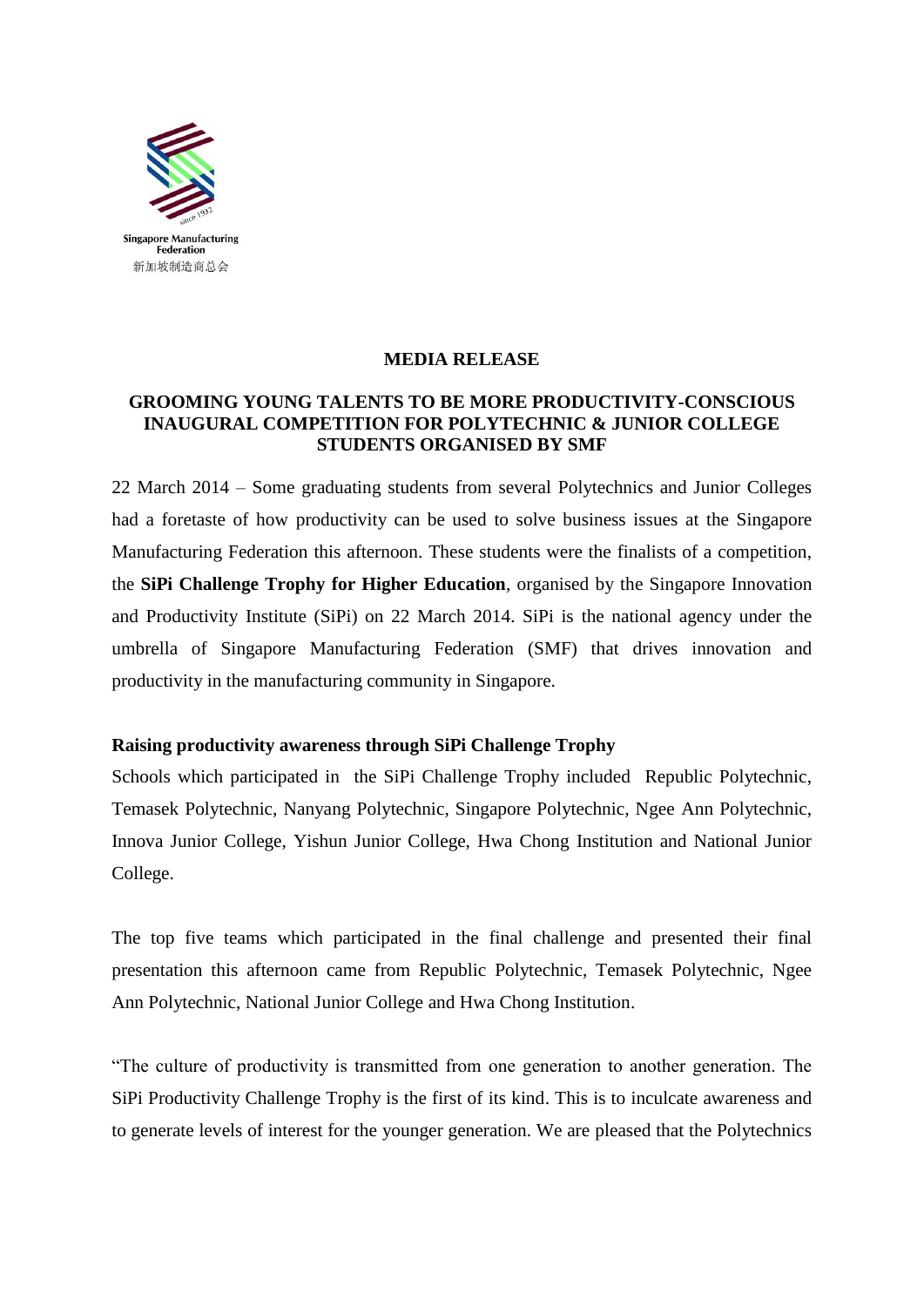and Junior Colleges have demonstrated overwhelming support for this event," said Mr. Douglas Foo, Deputy President of Singapore Manufacturing Federation.

The SiPi Productivity Challenge Trophy 2014 is an inaugural competition designed to provide industry insights for the graduating students. The challenge was divided into two parts.The first part was an industry knowledge quiz, whereby shortlisted participants gained the opportunity to attend the productivity workshop conducted by SMF. For the second and final part of the Challenge held on 22 March 2014, students were given problem-solving scenarios to work on and develop solutions based on the theme on productivity.

The champion school was Republic Polytechnic which received a cash prize of S\$2,000 and S\$450 worth of Personal Development Training voucher. The first runner-up, Temasek Polytechnic and second runner-up, Hwa Chong Institution also received cash prizes of S\$1,000 and S\$500 respectively, together with Personal Development vouchers.

In addition, Mr. Yeo Ming Hui from Temasek Polytechnic was identified as the Individual Champion for Industry Knowledge Quiz.

"The SiPi Challenge Trophy for Higher Education is a good experience for the students. Productivity issues are constantly in the news. We are interested to participate in this challenge to create awareness of productivity for our students. Through this challenge, we aim to let the students understand what productivity means particularly in the manufacturing sector. Students may not be very familiar with productivity; however productivity is one of the key growth drivers for the workforce. We hope that through this experience, students would have a better understanding of productivity in the industry," said Mr. Tham Han Rong, a Chemistry teacher from Innova Junior College.

"The SiPi Challenge Trophy for Higher Education is a mini test of the skill-sets learnt in school for my students. In their Diploma programme, the students learn about productivity and process optimization. Through this challenge, they are able to witness the application of the tools they learnt from the textbook. It is a beneficial experience for the students before they move on to their final year, whereby they will be embarking on an attachment programme," shared Dr. Tony Halim, Section Head, Business Process & Systems Engineering, Temasek Polytechnic.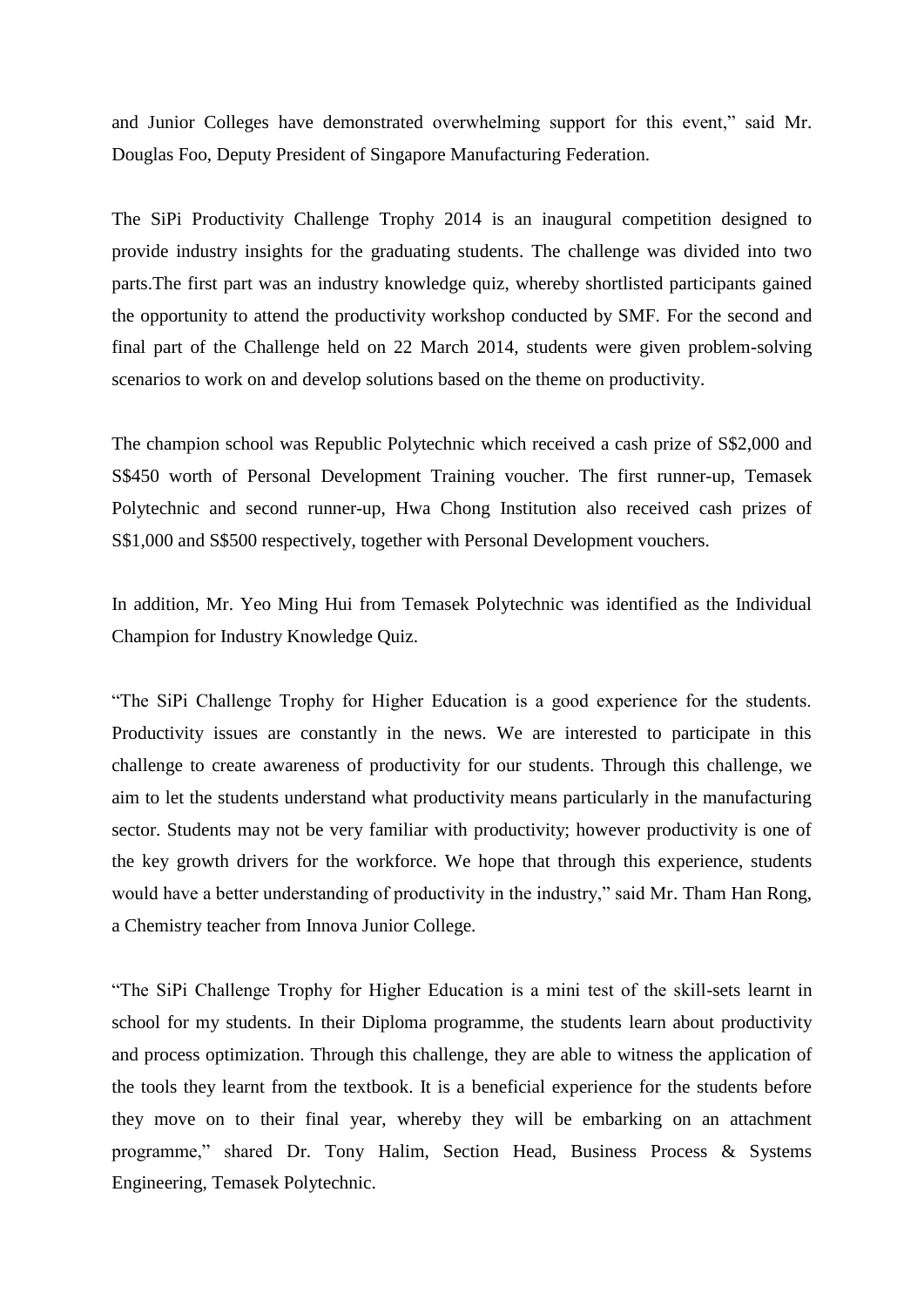"The SiPi Challenge Trophy for Higher Education is an excellent learning experience for our students to apply what they have learned in their coursework. It is an opportunity to expose our students to professional organizations like Singapore Manufacturing Federation (SMF), Singapore Innovation and Productivity Institute (SiPi)) as well as government agencies like Workforce Development Agency (WDA) and SPRING Singapore. The workshop conducted on 14 March 2014 is a useful recap of key concepts related to productivity which highlights the main issues in the case study. This initiative by SMF creates greater awareness and understanding of the Singapore SMEs amongst the students. It is "three-win" for the SMEs, the government agencies as well as the targeted graduating students, who will become the future employees of the SMEs," commented Mr. Seow Ai Hoe, Senior Academic Staff, School of Engineering, Diploma in Supply Management, Republic Polytechnic.

"The SIPI Challenge Trophy for Higher Education provides a platform for students to exercise their critical thinking and problem-solving skills, and to brainstorm innovative solutions. The workshop held on 14 March was an informative session. It helped the students to prepare for their presentation in the final competition. This initiative organised by SMF has created more awareness of the Federation and broadened the students' perspectives on their career choices," said Mr. Low Kay Siang, Hwa Chong Institution.

"The SiPi Challenge Trophy for Higher Education is not just a competition. It is also a superb platform for our students to learn about productivity, process optimisation and SME industries from the experts. As productivity is key to the growth of Singapore's economy, the knowledge and skills gained to manage and improve productivity will benefit our students tremendously in their future career development. The workshop was well-organised with close guidance from the professional productivity coaches. It has enabled our students to understand the complex issues related to productivity through realistic scenarios, and apply practical tools to analyse and solve these issues. The competition is a great opportunity for students to acquire new skills and network with the experts," commented Mr. Koh Wee Hiong, Director, SoE Directorate, Diploma in Engineering Science, Nanyang Polytechnic.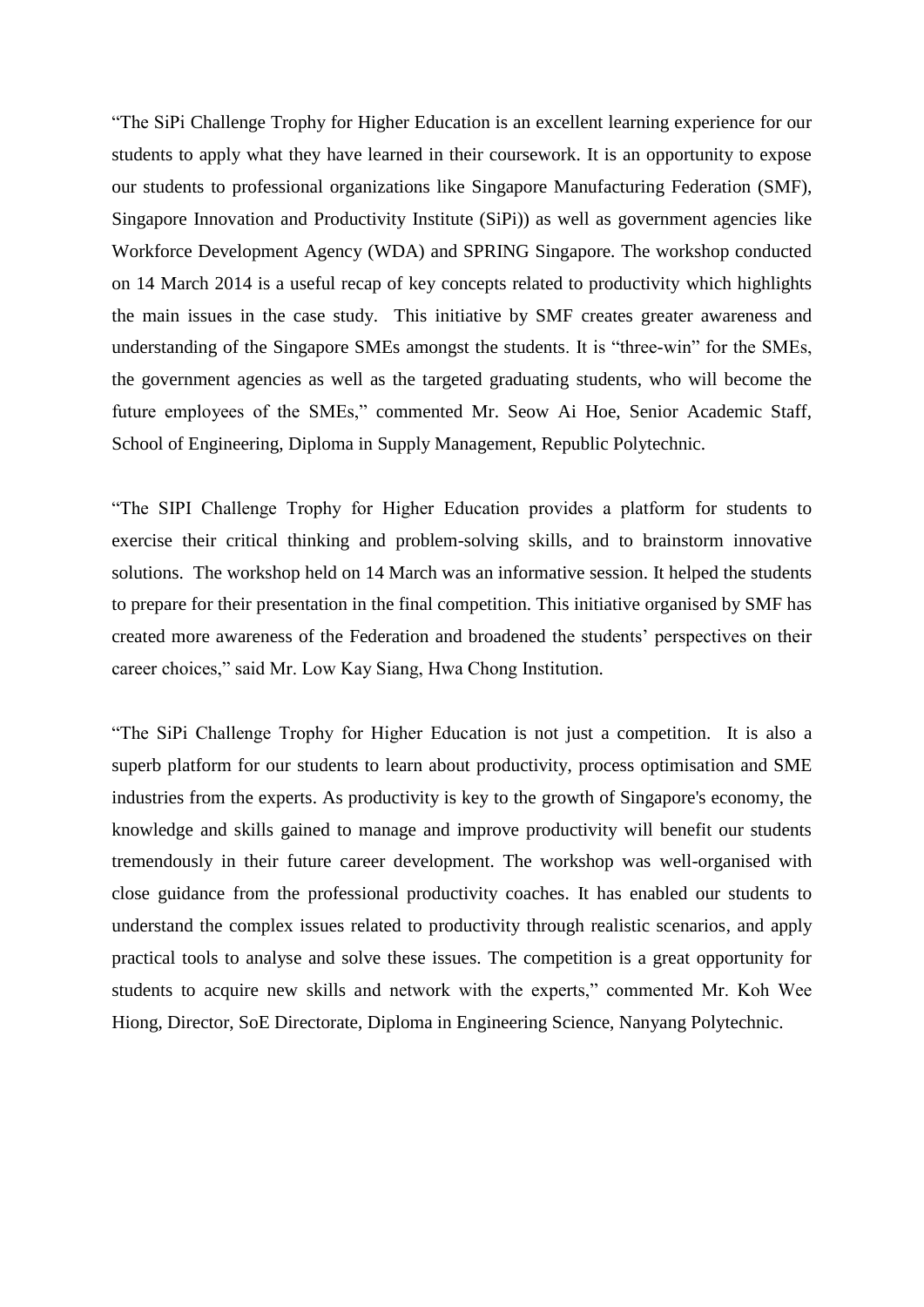#### **SMF CET Fair**

Held concurrently with the SiPi Challenge Trophy was the SMF Career, Education, and Training (CET) Fair 2014. Supported by SMF Institute of Higher Learning, SMF Centre for Corporate Learning, SME Centre@SMF, e2i, SPRING Singapore, WDA, and the Goldbell Group, the CET Fair 2014 has received enthusiastic response from job seekers, students and working professionals alike. The Fair featured activities ranging from educational visits to seminars and talks hosted by Small and Medium Enterprises (SMEs) and guest speakers. Participants also visited the soft skills clinic for career and course consultation as well as guidance in effective interviewing or networking skills. Murdoch and Edith Cowan University also gave a preview on the courses available at SMF Institute of Higher Learning.

#### **About Singapore Manufacturing Federation (SMF)**

Established since 1932, SMF represents the interest of the Singapore manufacturing community, driving its competitiveness and sustainable growth through serving industryspecific needs. Supported by 10 industry groups and 6 Centres of Excellence, SMF enhances the competitiveness of the industry by encouraging capacity development and capability building, and innovation-led productivity. It provides opportunities for companies to collaborate, network and to grow and expand both locally and internationally. Current membership stands at more than 3,000 corporate members ranging from SMEs to MNCs. For more information, please visit [www.smfederation.org.sg](http://www.smfederation.org.sg/)

## **About Singapore Innovation and Productivity Institute Pte Ltd (SiPi)**

SiPi is a knowledge enterprise set up by Singapore Manufacturing Federation (SMF) and supported by SPRING Singapore to drive innovation and productivity excellence in Singapore's manufacturing sector. Its key functions include providing productivity resources and project customisation/coaching to help enterprises implement their specific productivity roadmaps, as well as undertaking research and benchmarking to steer industry development. The institute forms close collaboration with Singapore government agencies, industry experts, academia and overseas institutes to develop tools, case studies and to localise best practices. It also has a distinguished Board of Advisors to guide and provide feedback on its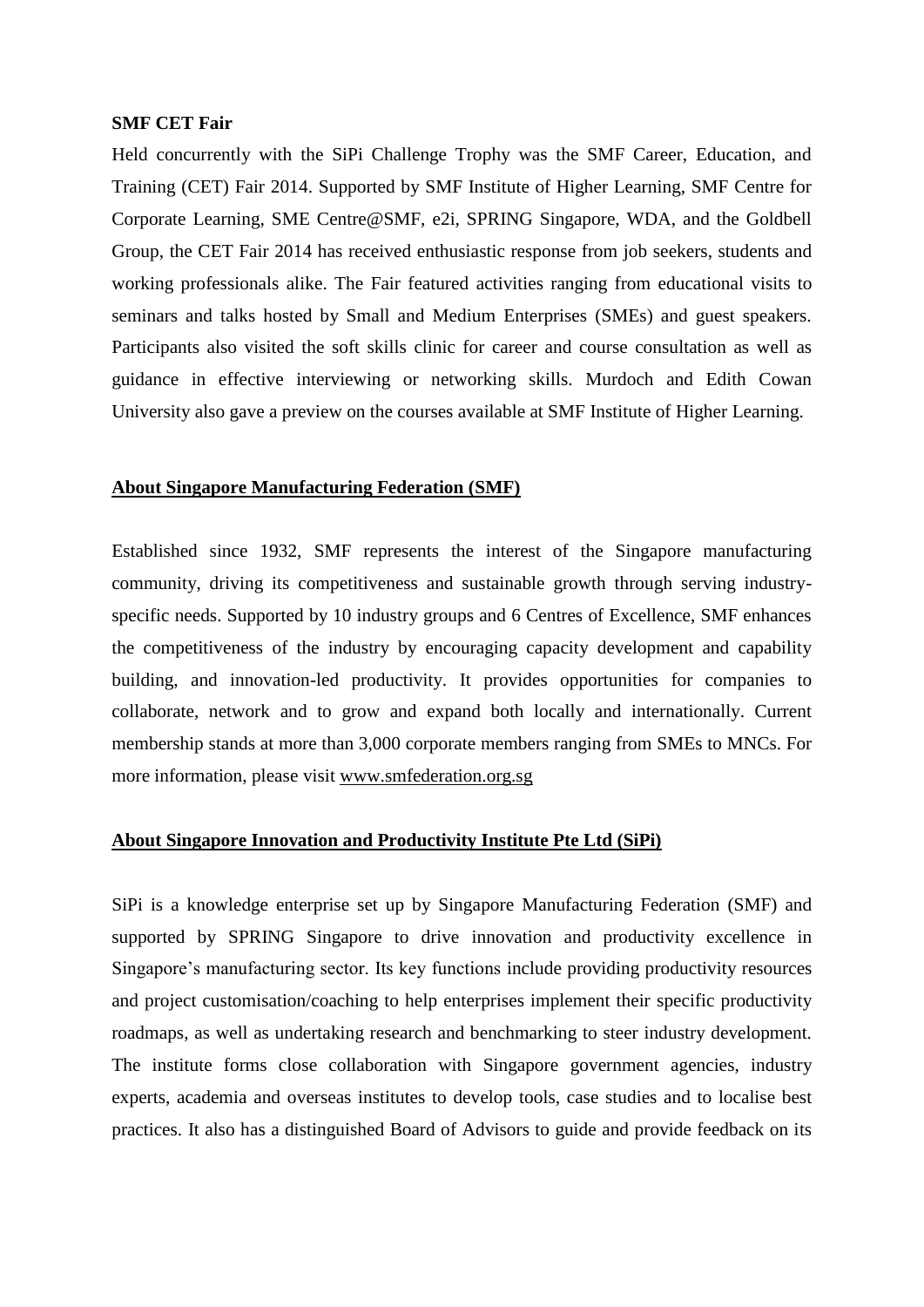development plans. For more information, please visit [www.sipi.org.sg.](http://www.sipi.org.sg/)

#### **About SMF Institute of Higher Learning**

Established in 2003, SMF Institute of Higher Learning is one of the leading private education providers in Singapore. SMF Institute offers a wide range of academic and executive education programmes. Courses range from Accounting, Banking and Finance, Human Resource, Communication, Journalism, Psychology to Sports Science and many more. Students have a choice of both day or evening classes to choose from. The institute also works with renowned universities and professional bodies to offer internationally recognized qualifications.

The Institute is wholly owned by Singapore Manufacturing Federation (SMF), a not-forprofit organisation representing the interest of Singapore's manufacturing sector. From a humble beginning of 25 students in 2003, the Institute now has a large student population pursuing courses in various certificates, diplomas, bachelors and master degrees.

The Institute's certificates and diplomas are uniquely recognized and endorsed by the various industry groups under SMF. These industry groups include Energy and Chemicals, Lifestyle, Food and Beverage, Medical Technology and others. Such an endorsement is a strong recognition of our robust, industry-relevant curriculum we provide to our students.

In May 2010, SMF Institute was amongst the early batch of private educational institutions (PEIs) to be registered under the Council for Private Education's (CPE) Enhanced Registration Framework (ERF). By September 2010, SMF Institute was awarded certification under the voluntary EduTrust certification scheme by CPE. This distinguishes SMF Institute as one of the higher quality providers in the Singapore's private education industry.

SMF Institute is committed to providing a holistic education and development of our students. With the support from the 3,000 member-strong Singapore Manufacturing Federation, our students will continue to enjoy excellent industry linkages for greater learning and networking opportunities.